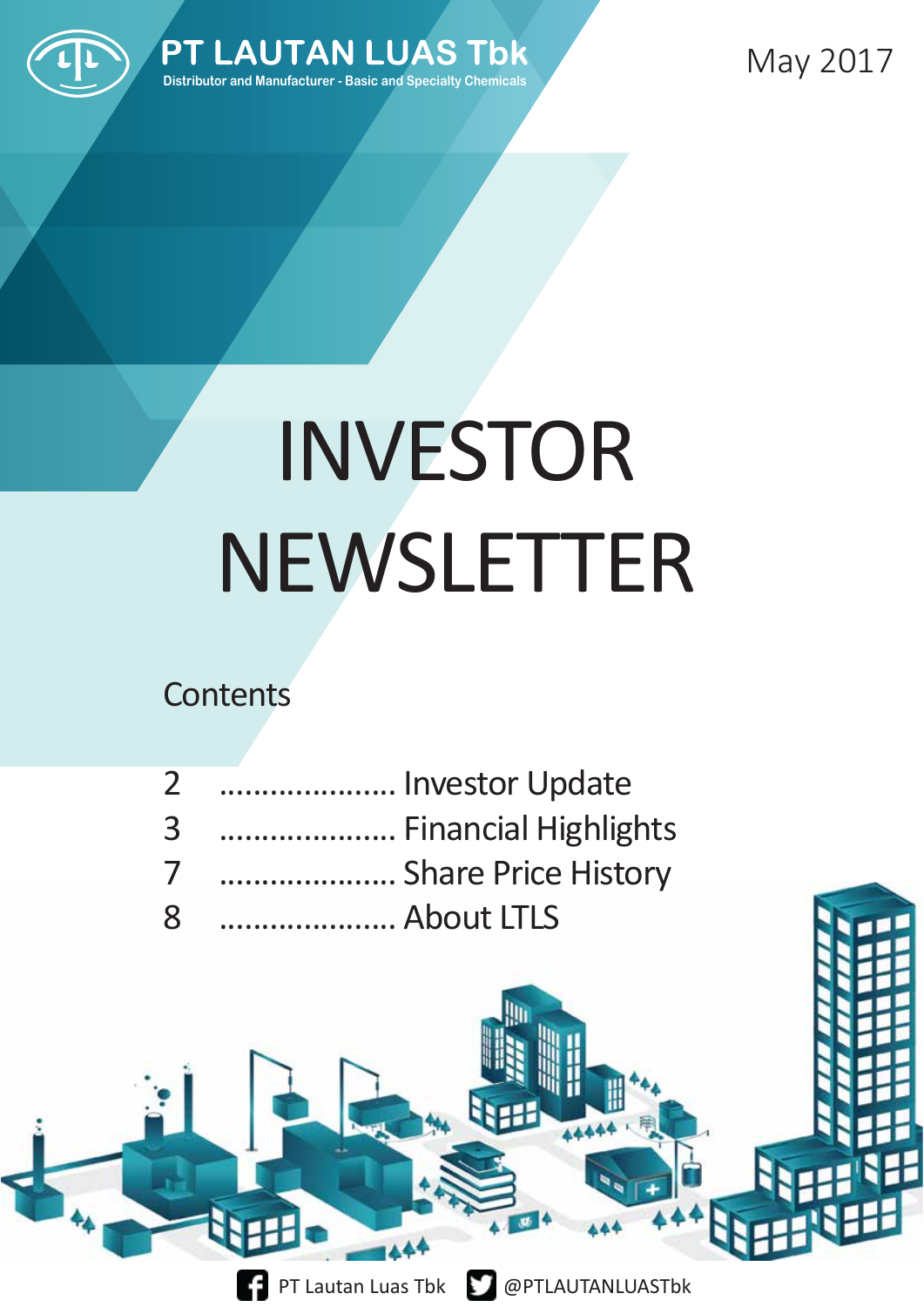## **INVESTOR UPDATE**

As part of effciency efforts, **PT LAUTAN LUAS Tbk** merged its subsidiaries **PT Metabisulphite Nusantara, PT White Oil Nusantara and PT Dunia Kimia Jaya** into a single entity, named **PT Dunia Kimia Jaya**. Effective per January 2017. The Company expects that the merger of those three subsidiaries will result in improved performance in terms of the management of financial, human resources, logistics, and administration aspects. In addition, planning for production line will be more efficient as well as closer to the customers, being located in three major industrial areas in Indonesia, namely Cikarang (Bekasi), Medan and Gresik (Surabaya).



**2**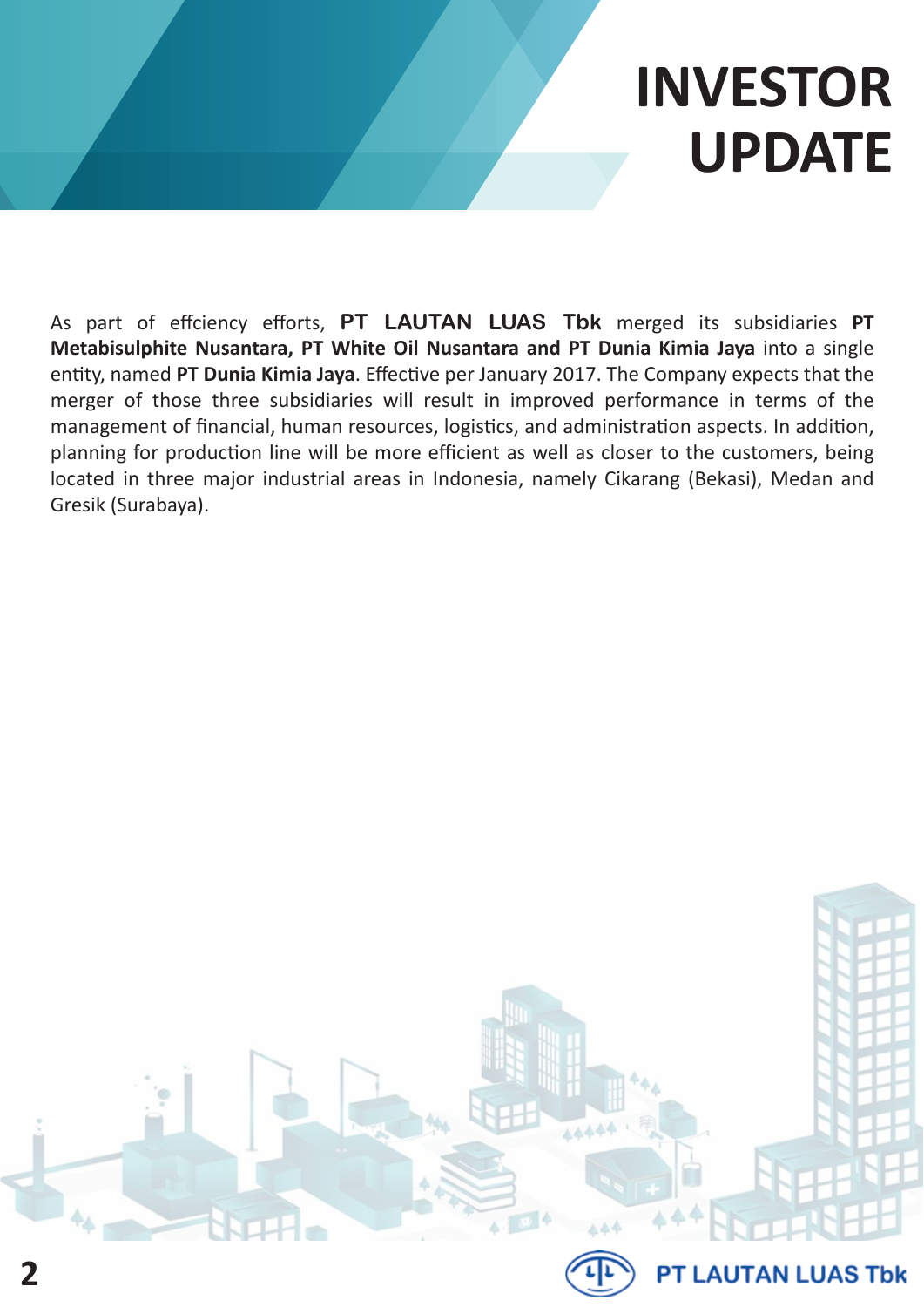**PT LAUTAN LUAS Tbk** is pleased to announce its full year 2016 results as follows:

Despite the domestic and regional economic environment, Lautan Luas (LTLS) posted full year 2016 revenue of IDR 6,438 billion, decreasing slightly by 0.43% if compared to the previous year result of IDR 6,466 billion. The decrease was due to the impact of adjustment to the Company's product mix. The impact of these adjustments is seen in the increasing of gross margin as a percentage of revenue in 2016.

Operating income increasing from the IDR 327 billion in 2015 into IDR 342 billion in 2016 or 4.49% higher in the prior year. The increase was due to a combination of better gross profit margin with moderate increases in general and administrative expenses.

The profit attributable to the parent entity increased sharply by IDR 60 billion or 1,377.34% over the previous year. The increase was driven mainly by improvement of working capital and operating cash flow. Furthermore, improvement of affiliate performance also be an impact of increasing this figure.

During the current year, EBITDA IDR 468 billion, up by 14.71% compared to the previous year result of IDR 408 billion.

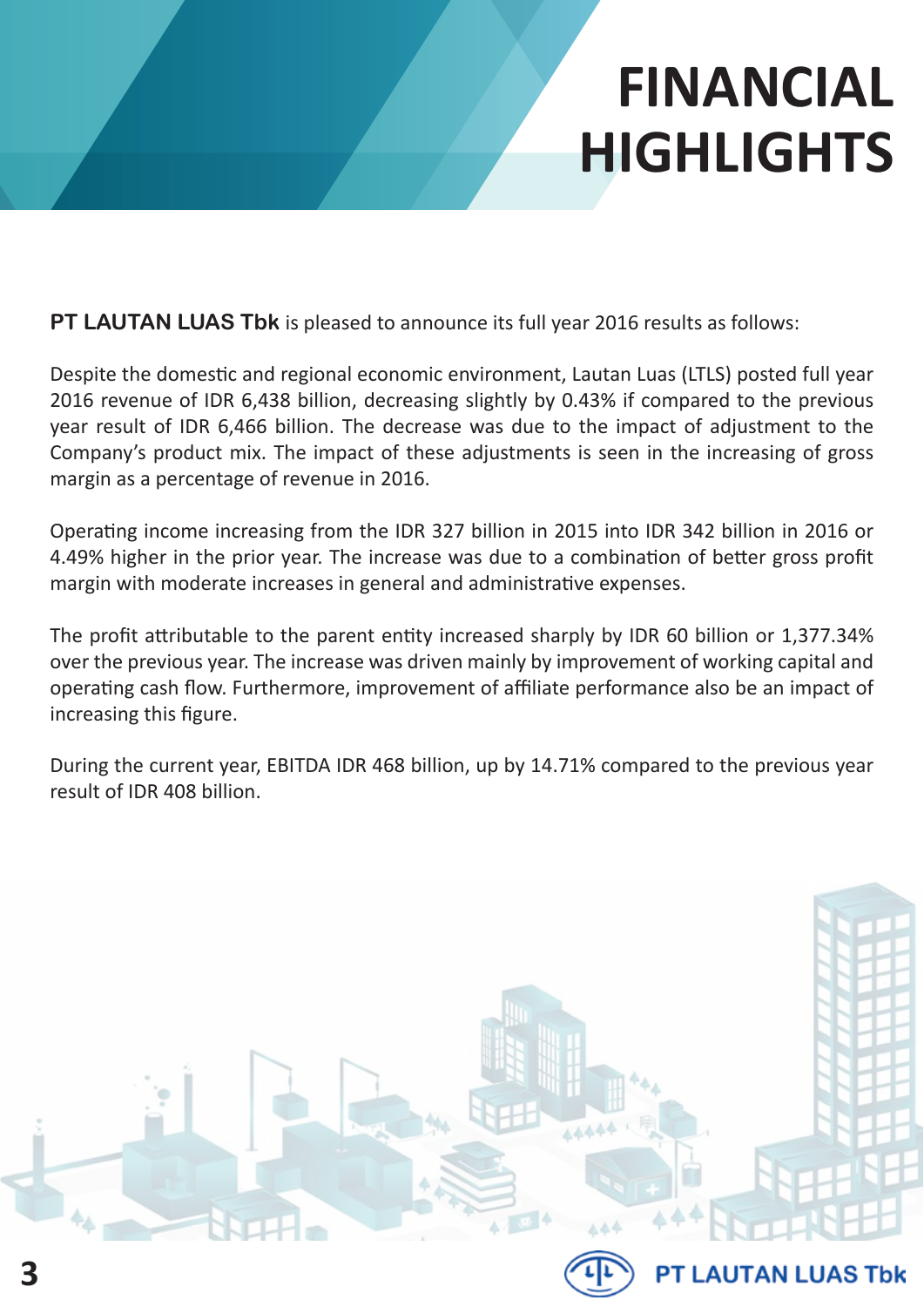#### **CONSOLIDATED INCOME STATEMENT**

| in Billion IDR                                                     | <b>FY16</b> | <b>FY15</b>    | YoY%     | <b>4Q16</b> | <b>3Q16</b> | QoQ%      |
|--------------------------------------------------------------------|-------------|----------------|----------|-------------|-------------|-----------|
| Revenue                                                            | 6.438       | 6.466          | $-0,43$  | 1.651       | 1.714       | (3,67)    |
| <b>Gross Profit</b>                                                | 1.153       | 1.084          | 6,28     | 304         | 297         | 2,21      |
| <b>Gross Profit Margin</b>                                         | 17,90%      | 16,77%         | 1,13     | 18,41%      | 17,33%      | 1,08      |
| Selling, general and administrative<br>expenses                    | (788)       | (747)          | 5,47     | (199)       | (204)       | (2,51)    |
| <b>Forex Gain (Loss)</b>                                           | (44)        | (22)           | 100,00   | (56)        | 14          | 500,00    |
| <b>Other Income (Expenses)</b>                                     | 21          | 12             | 75,00    | 2           | 4           | (50,00)   |
| Operating Income                                                   | 342         | 327            | 4,49     | 51          | 111         | (54, 35)  |
| <b>Operating Income Margin</b>                                     | 5,31%       | 5,06%          | 0,25     | 3,07%       | 6,49%       | (3, 42)   |
| <b>Profit Before Income Tax</b>                                    | 141         | 77             | 83,44    | 8           | 65          | (87, 32)  |
| <b>Total Comprehensive Income</b>                                  | 74          | 157            | $-52,83$ | (69)        | 50          | (237, 58) |
| Profit for The Year Attributable to Owners of<br>the Parent Entity | 60          | $\overline{4}$ | 1.377,34 | $\Omega$    | 27          | (99, 64)  |
| <b>Net Margin</b>                                                  | 0,93%       | 0,06%          | 0,87     | 0,01%       | 1,58%       | (1, 57)   |
| EBITDA*                                                            | 468         | 408            | 14,71    | 135         | 119         | 13,45     |
| USD : IDR Exchange Rate                                            |             |                |          |             |             |           |
| Average Rate**                                                     | 13.309      | 13.457         |          | 13.309      | 13.329      |           |
| <b>Ending Rate</b>                                                 | 13.436      | 13.795         |          | 13.436      | 12.998      |           |

\* EBITDA does not include foreign exchange gains or losses for the relevant period

**4**

\*\* Average Rate is defined as the average closing rate at the end of each day for the relevant period



A A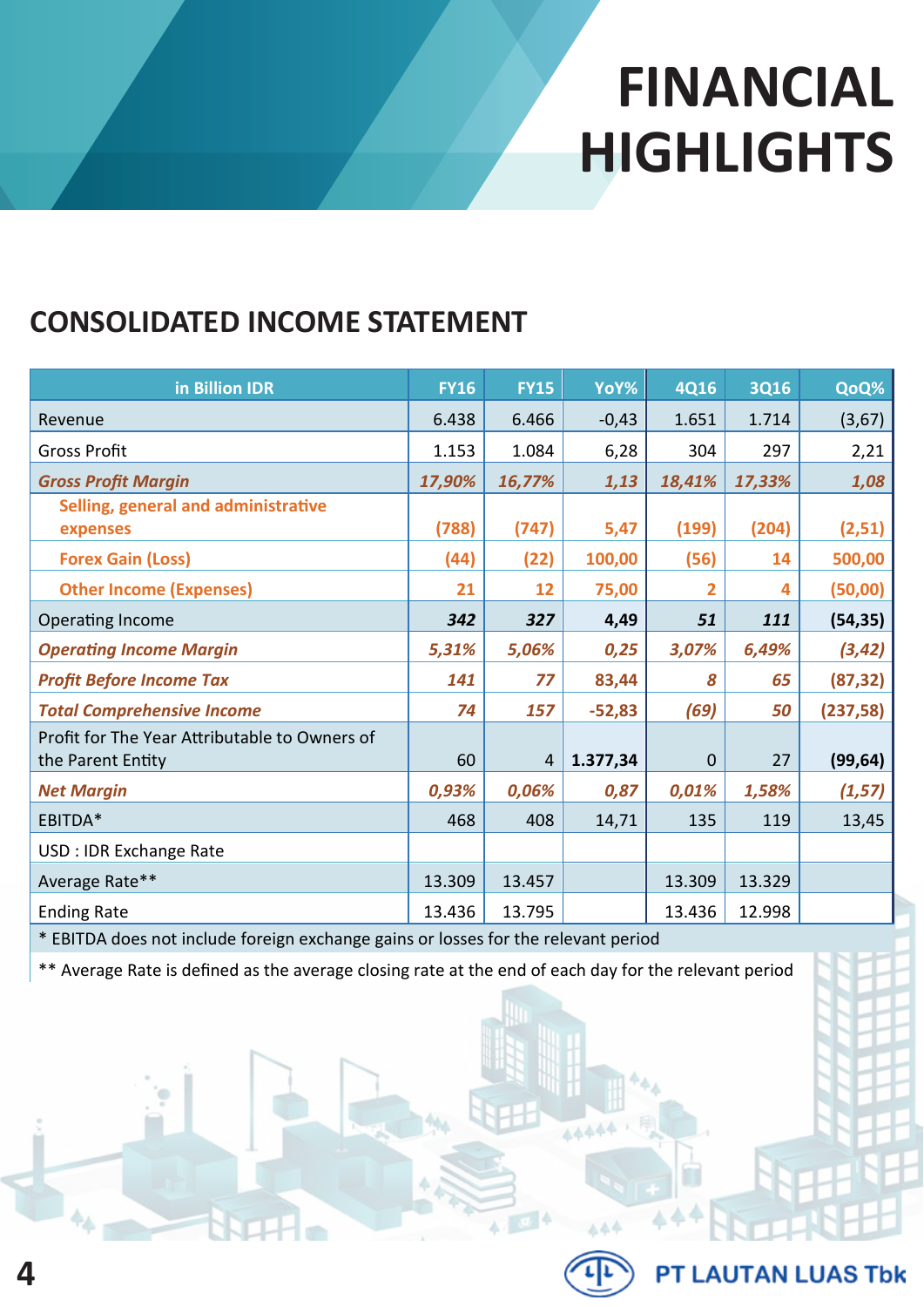#### **CONSOLIDATED BALANCE SHEET**

| in Billion IDR               | As of 31-<br><b>Dec-2016</b> | As of 31-<br><b>Dec-2015</b> | YoY%     | As of 31-<br><b>Dec-2016</b> | As of 30-<br><b>Sept-2016</b> | QoQ%     |
|------------------------------|------------------------------|------------------------------|----------|------------------------------|-------------------------------|----------|
| Cash & Equivalent            | 69                           | 120                          | (42, 57) | 69                           | 59                            | 17,19    |
| Short Term Investments - net | 10                           | 24                           | (58, 31) | 10                           | 10                            |          |
| <b>Trade Receivables</b>     | 1.488                        | 1.333                        | 11,58    | 1.488                        | 1.434                         | 3,74     |
| Inventories                  | 778                          | 900                          | (13, 48) | 778                          | 800                           | (2, 72)  |
| <b>Others</b>                | 288                          | 272                          | 6,05     | 288                          | 513                           | (43, 77) |
| <b>Current Assets</b>        | 2.633                        | 2.649                        | (0, 59)  | 2.633                        | 2.816                         | (6, 48)  |
| <b>Fixed Assets</b>          | 1.864                        | 1.589                        | 17,28    | 1.864                        | 1.752                         | 6,38     |
| Others                       | 1.161                        | 1.155                        | 0,53     | 1.161                        | 1.205                         | (3,65)   |
| <b>Non-Current Assets</b>    | 3.025                        | 2.744                        | 10,23    | 3.025                        | 2.957                         | 2,30     |
| <b>Total Assets</b>          | 5.658                        | 5.393                        | 4,91     | 5.658                        | 5.773                         | (1,99)   |

| in Billion IDR                        | As of 31-<br><b>Dec-2016</b> | As of 31-<br><b>Dec-2015</b> | YoY%     | As of 31-<br>Dec-<br>2016 | <b>As of 30-</b><br><b>Sept-2016</b> | QoQ%     |
|---------------------------------------|------------------------------|------------------------------|----------|---------------------------|--------------------------------------|----------|
| <b>Bank Borrowings</b>                | 1.114                        | 1.338                        | (16, 75) | 1.114                     | 1.049                                | (6, 20)  |
| <b>Trade Payables</b>                 | 1.249                        | 1.146                        | 8,95     | 1.249                     | 1.285                                | $-2,81$  |
| Leasing / Bank                        | 159                          | 87                           | 82,68    | 159                       | 164                                  | (3,09)   |
| <b>Others</b>                         | 155                          | 156                          | $-0,60$  | 155                       | 190                                  | $-18,51$ |
| <b>Current Liabilities</b>            | 2.677                        | 2.727                        | (1, 86)  | 2.677                     | 2.688                                | (0, 42)  |
| Bond/Leasing/Bank                     | 1.117                        | 866                          | 28,95    | 1.117                     | 1.107                                | 0,90     |
| <b>Others</b>                         | 186                          | 180                          | 3,04     | 186                       | 218                                  | (14, 81) |
| <b>Non-Current Liabilities</b>        | 1.303                        | 1.046                        | 24,49    | 1.303                     | 1.325                                | (1,68)   |
| <b>Equity</b>                         | 1.679                        | 1.620                        | 3,67     | 1.679                     | 1.760                                | (4,60)   |
| <b>Total Liabilities &amp; Equity</b> | 5.658                        | 5.393                        | 4,91     | 5.658                     | 5.773                                | (1, 99)  |

Ä,



 $AA$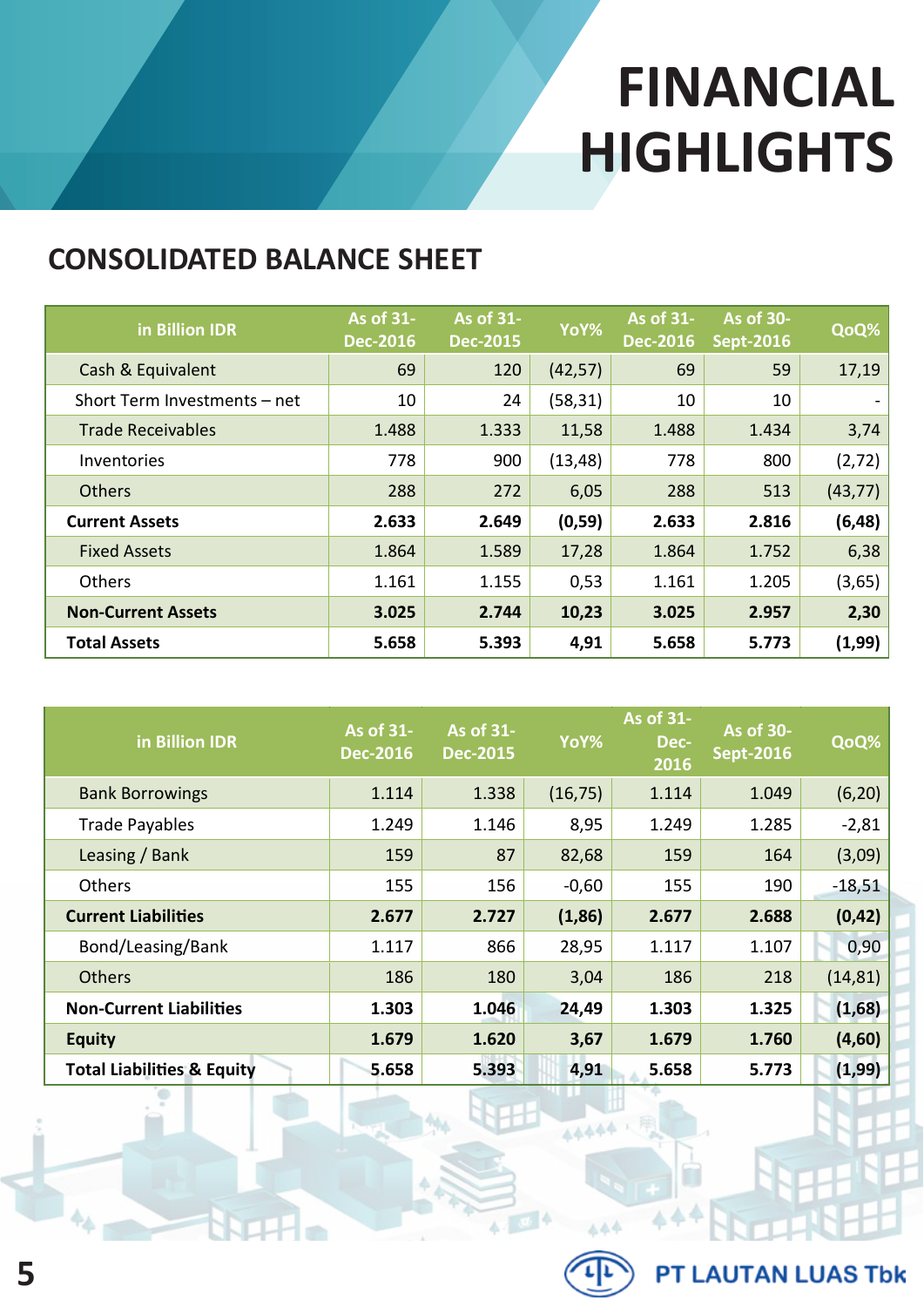#### **WORKING CAPITAL CYCLE**

| in Billion IDR                 | 2016  | 2015  | 2014  | 2013  | 2012 |
|--------------------------------|-------|-------|-------|-------|------|
| Trade Receivables (T/R)        | 1.488 | 1.333 | 1.127 | 1.143 | 942  |
| T/R Days                       | 83    | 74    | 69    | 72    | 55   |
| Inventories                    | 778   | 900   | 897   | 891   | 818  |
| <b>Inventory Days</b>          | 53    | 60    | 66    | 67    | 55   |
| Trade Payables (T/P)           | 1.249 | 1.146 | 1.027 | 1.133 | 892  |
| T/P Days                       | 85    | 77    | 76    | 85    | 60   |
| <b>Working Capital - Trade</b> | 1.017 | 1.087 | 997   | 901   | 868  |
| $(T/R + Inv - T/P)$ days       | 51    | 58    | 59    | 54    | 50   |

#### **KEY PERFORMANCE RATIO**

|                                                                                            | 2016    | 2015  | 2014  | 2013    | 2012  |  |
|--------------------------------------------------------------------------------------------|---------|-------|-------|---------|-------|--|
| Asset Growth (%)                                                                           | 4,91    | 15,37 | 3,02  | 11,77   | 0,36  |  |
| Revenue Growth (%)                                                                         | $-0,43$ | 9,81  | 2,67  | $-7,70$ | 12,38 |  |
| Gross Margin (%)                                                                           | 17,90   | 16,77 | 17,31 | 16,30   | 13,19 |  |
| Operating Margin (%)                                                                       | 5,31    | 5,04  | 7,10  | 4,85    | 4,32  |  |
| EBITDA */Net Int. Exp. ** (X)                                                              | 3,12    | 2,25  | 4,24  | 5,19    | 3,30  |  |
| Net Debt ***/Equity (X)                                                                    | 1,38    | 1,34  | 1,03  | 1,13    | 1,50  |  |
| Net Debt ***/EBITDA* (X)                                                                   | 4,95    | 5,32  | 3,04  | 2,62    | 4,01  |  |
| ****0,82<br>0,97<br>Current Ratio (X)<br>0,98<br>1,20<br>1,14                              |         |       |       |         |       |  |
| $\ast$<br>EBITDA does not include foreign exchange gains or losses for the relevant period |         |       |       |         |       |  |
| $***$<br>Net Interest Expense is defined as Interest Expense less Interest Income          |         |       |       |         |       |  |
| ***<br>Net Debt is defined as Total Interest Bearing Loans less Cash & Cash Equivalents    |         |       |       |         |       |  |

\*\*\*\* The Current Ratio includes the Company's Bond III/2008 obligations which matured in March 2013

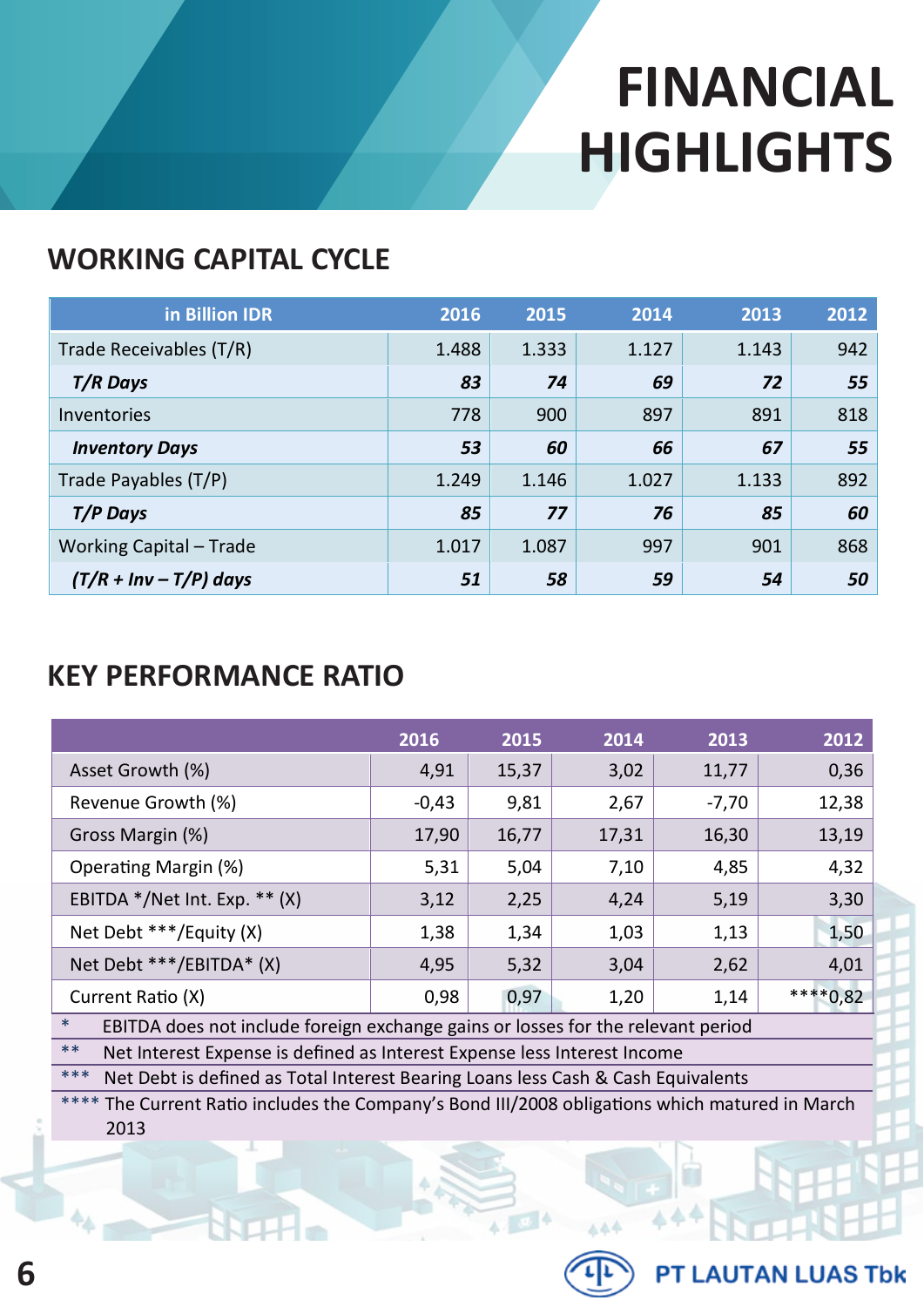### **SHARE PRICE HISTORY**



| Share(millions)            | 1.560  |
|----------------------------|--------|
| Price in 2016, Dec 30 (Rp) | 350    |
| Price / Earning (x)        | 8,97   |
| Dividend Yield (%)         |        |
| <b>ROE</b> (%)             | 3,58   |
| 52wk High (Rp)             | 530,00 |
| 52wk Low (Rp)              | 310,00 |
| EPS (in Millions Rp)       | 40     |



 $444$ 

 $\triangle$ 

 $4.104$ 

#### **PT LAUTAN LUAS Tbk**

44